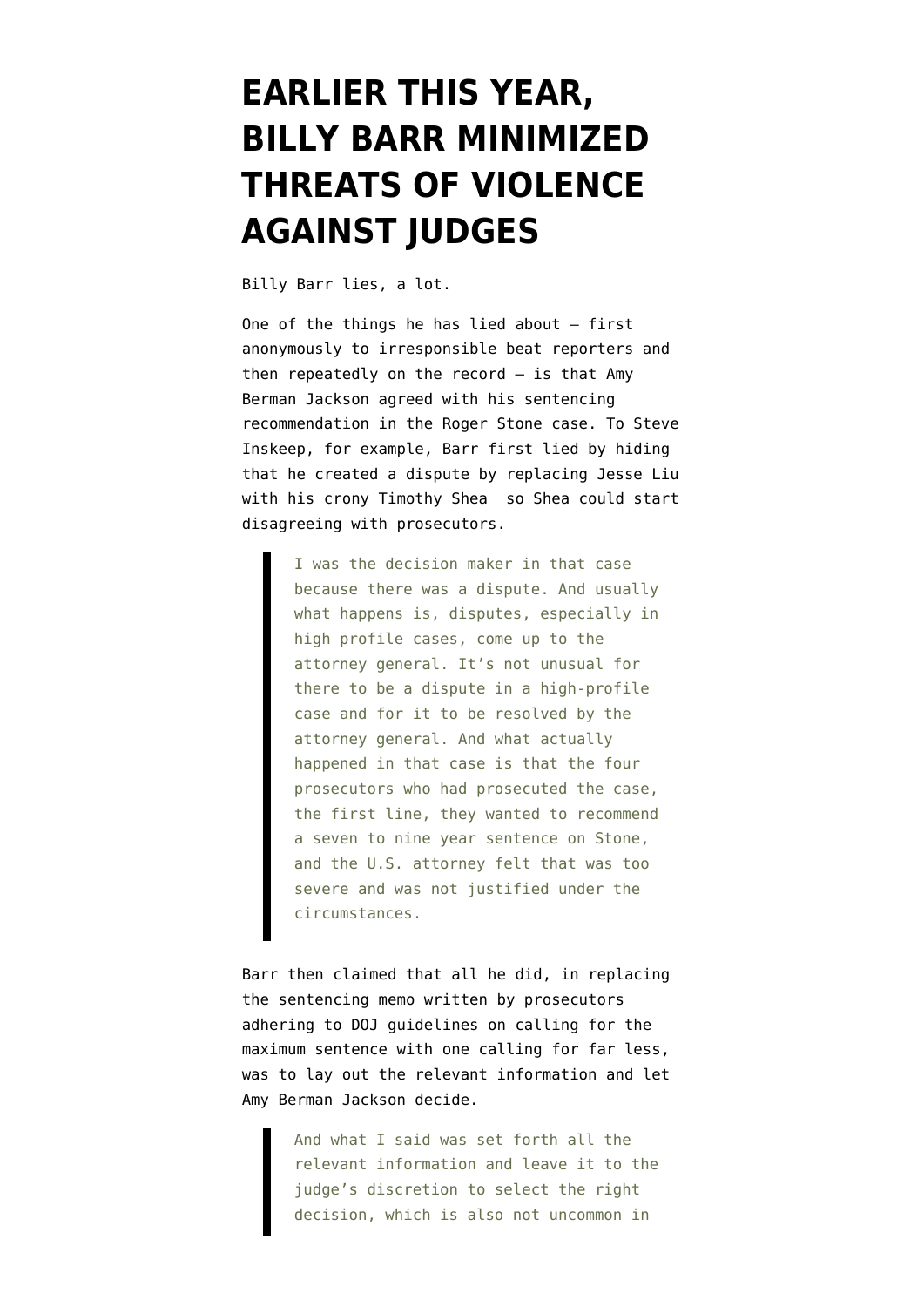the department. And that judge actually gave the sentence that I thought was correct, which was half of what the line prosecutors were recommending. They could not point to any case even remotely close to the seven to nine year sentence. The cases were essentially centered on about two and a half to three years. The judge gave him three years and four months, which I thought was a fair sentence under the circumstances. And it was essentially what I was proposing, or thought was fair. And so the proof of the pudding is in the eating. I made that decision based on what I was felt was fair to that person.

Aaron Zelinsky has made it clear that, in fact, even in the first memo, prosecutors were ordered to downplay certain information.

The more important detail — given that an [anti](http://www.roydenhollander.com/main/royresume.htm)[feminist](http://www.roydenhollander.com/main/royresume.htm) [Trump supporter](https://heavy.com/wp-content/uploads/2020/07/16cv6624-1-Complaint.pdf) [allegedly targeted](https://newjerseyglobe.com/fr/anti-feminist-lawyer-killed-federal-judges-son-source-say/) the family of federal judge Esther Salas, killing her son and also shooting her spouse — is *how* he overrode the sentencing recommendation of prosecutors.

As I laid out in [this post,](https://www.emptywheel.net/2020/02/21/the-frothy-right-is-complaining-that-amy-berman-jackson-sentenced-roger-stone-to-57-of-lower-guidelines/) prosecutors asked for the following enhancements:

- 8 levels for the physical threats against Randy Credico
- 3 levels for substantial interference
- 2 levels for the substantial scope of the interference
- 2 levels for obstructing the administration of justice

The last of these, per the original sentencing memo, had to do with Stone's threats against ABJ.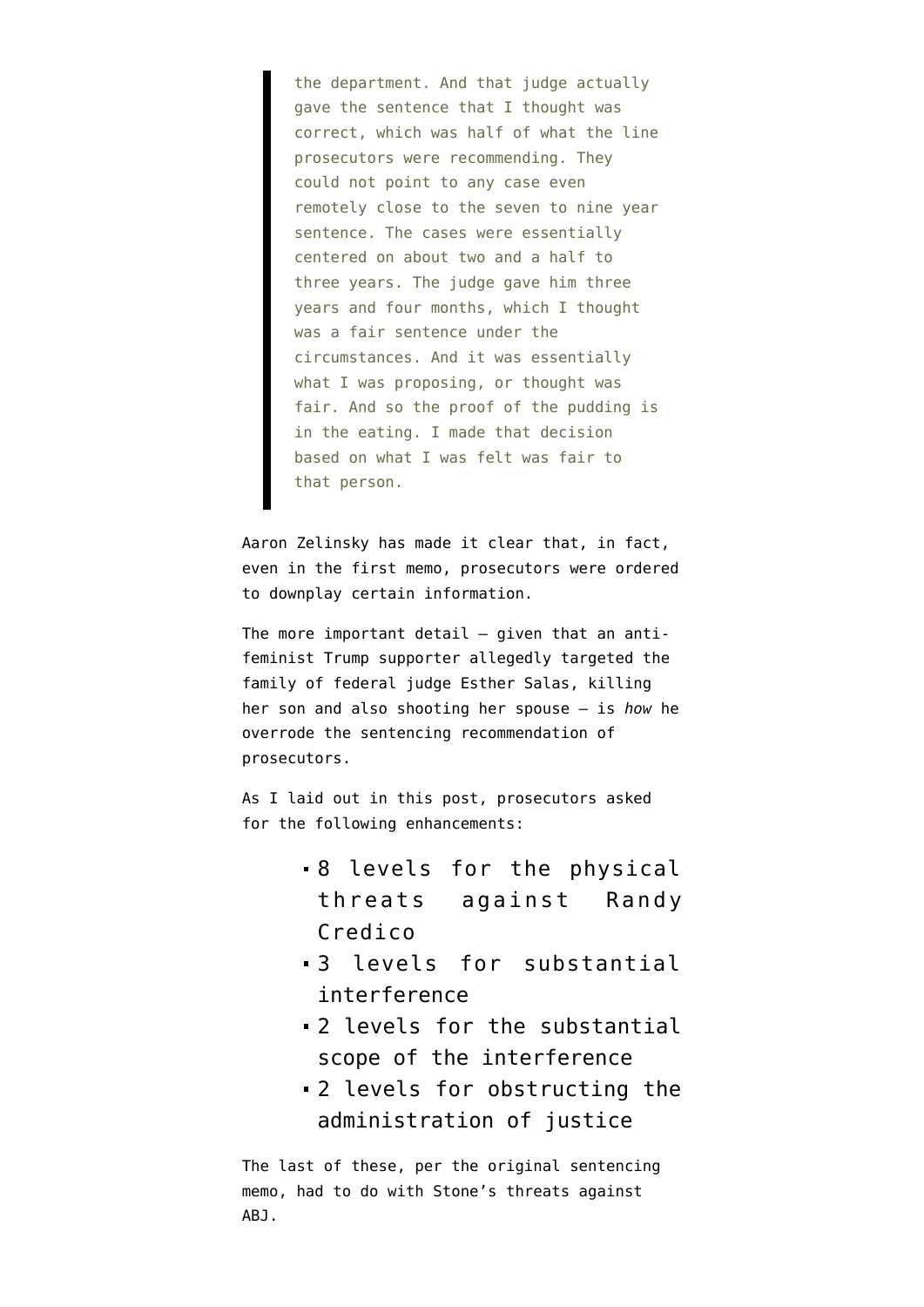Finally, pursuant to U.S.S.G. § 3C1.1, two levels are added because the defendant "willfully obstructed or impeded, or attempted to obstruct or impede, the administration of justice with respect to the prosecution of the instant offense of conviction." Shortly after the case was indicted, Stone posted an image of the presiding judge with a crosshair next to her head. In a hearing to address, among other things, Stone's ongoing pretrial release, Stone gave sworn testimony about this matter that was not credible. Stone then repeatedly violated a more specific court order by posting messages on social media about matters related to the case.

This enhancement is warranted based on that conduct. See U.S.S.G. § 3C1.C Cmt. 4(F) ("providing materially false information to a magistrate or judge"); see, e.g., United States v. Lassequ, 806 F.3d 618, 625 (1st Cir. 2015) ("Providing false information to a judge in the course of a bail hearing can serve as a basis for the obstruction of justice enhancement."); United States v. Jones, 911 F. Supp. 54 (S.D.N.Y. 1996) (applying §3C1.1 enhancement to a defendant who submitted false information at hearing on modifying defendant's conditions of release).

Barr's memo got to the outcome he wanted by eliminating the 8-point enhancement for physically threatening Credico and the 2-point enhancement for threatening ABJ.

> The memo suggested the 8-level enhancement shouldn't apply, first, because doing so would double Stone's exposure.

> > Notably, however, the Sentencing Guidelines enhancements in this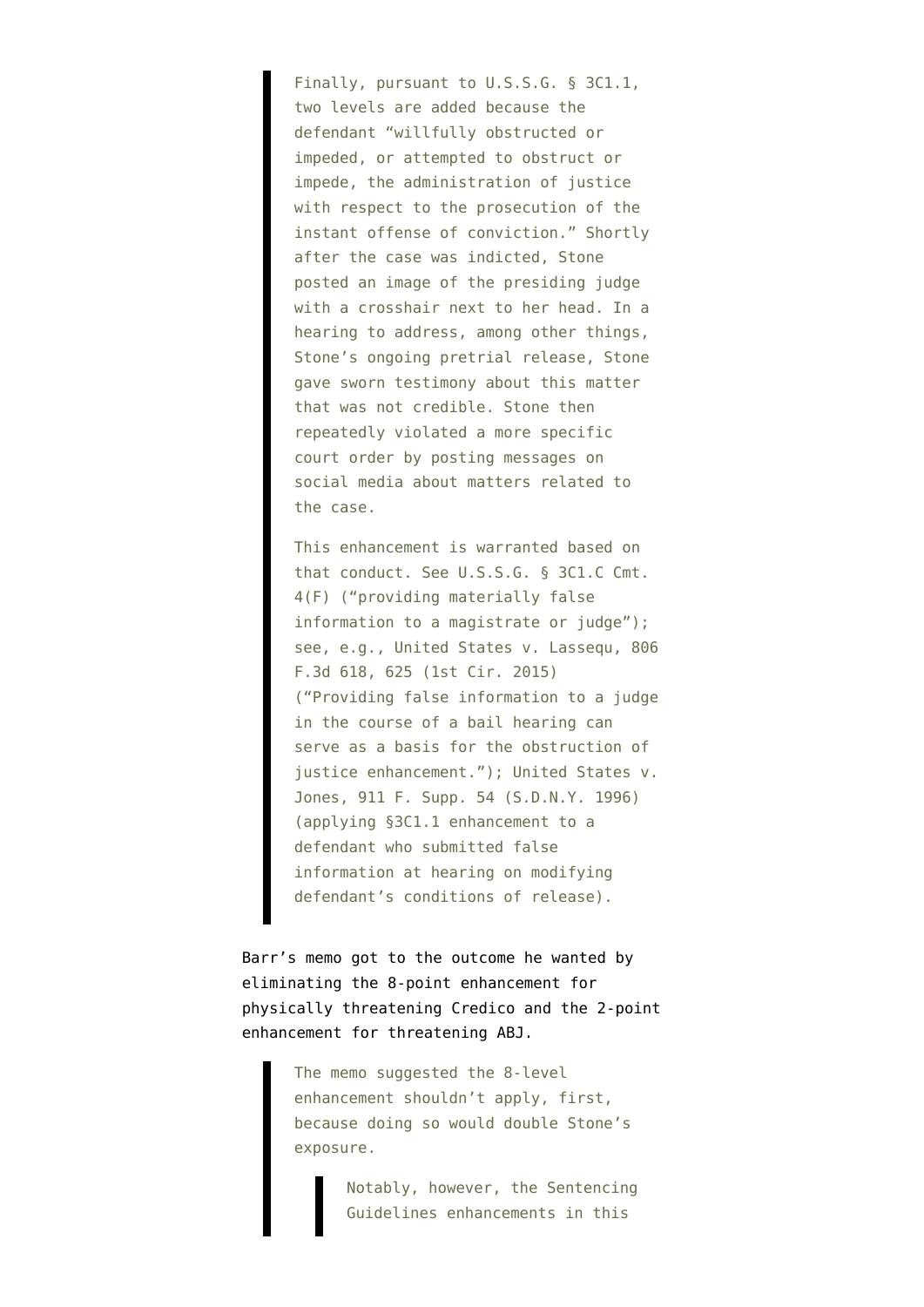case—while perhaps technically applicable— more than double the defendant's total offense level and, as a result, disproportionately escalate the defendant's sentencing exposure to an offense level of 29, which typically applies in cases involving violent offenses, such as armed robbery, not obstruction cases. Cf. U.S.S.G.  $§$  2B3.1(a)-(b). As explained below, removing these enhancements would have a significant effect on the defendant's Guidelines range. For example, if the Court were not to apply the eight-level enhancement for threatening a witness with physical injury, it would result in the defendant receiving an advisory Guidelines range of 37 to 46 months, which as explained below is more in line with the typical sentences imposed in obstruction cases.

## [snip]

Then, Barr's memo argued (and this is the truly outrageous argument) that Stone's attempts to obstruct his own prosecution overlapped with his efforts to obstruct the HPSCI investigation.

> Second, the two-level enhancement for obstruction of justice (§ 3C1.1) overlaps to a degree with the offense conduct in this case. Moreover, it is unclear to what extent the [defendant's obstructive conduct actually prejudiced the government at trial.]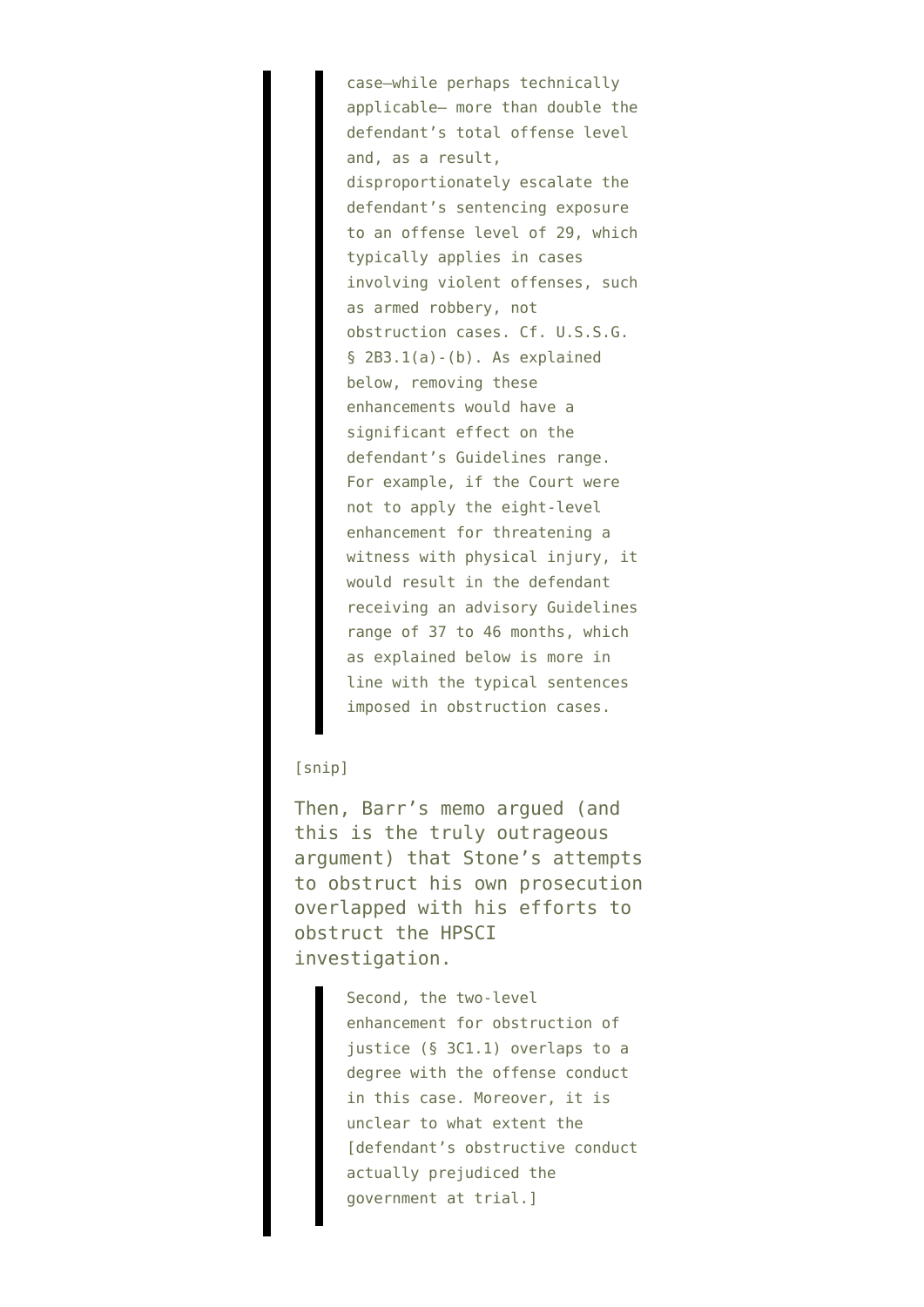Effectively, this language treated threats against a judge as unworthy of enhancement.

The Attorney General of the United States found a way to go easy on the President's life-long rat-fucker by downplaying the importance of threats against those participating in trials.

ABJ disagreed with both of those changes (though she did rule against the government's enhancement on scope), [taking Credico's letter](https://twitter.com/awprokop/status/1230514880958156801) [asking for leniency into account](https://twitter.com/awprokop/status/1230514880958156801) but also noting that in his grand jury testimony Credico had described being genuinely fearful of Stone's thuggish buddies, and [insisting](https://twitter.com/awprokop/status/1230521928471007232) on the import of the threat against her.

She got to close to the same conclusion as Barr, however, because she believes that sentencing recommendations are too harsh.

On one side, Barr dismissed the import of physical threats against a witness and a judge (while otherwise backing harsh sentencing). On the other side, ABJ insisted in the import of threats to participants in the judicial system, while finding sentencing recommendations generally too harsh.

*ABJ in no way agreed with Barr's logic*, in part because she felt it important to punish threats against judges. Barr, however, thought it more important to go easy on Trump's rat-fucker than reinforce the danger of threats to judges.

Then Trump commuted Stone's sentence, showing that he doesn't much give a damn if people threaten witnesses and judges either (unsurprisingly, because he does so much of it himself).

In the wake of the attack on Salas, Barr has [taken to the press,](https://abcnews.go.com/US/federal-judges-son-shot-killed-husband-injured-attack/story?id=71871708&cid=social_twitter_abcn) proclaiming how serious he thinks such attacks to be.

> U.S. Attorney General Bill Barr also offered his condolences to Judge Salas and her family.